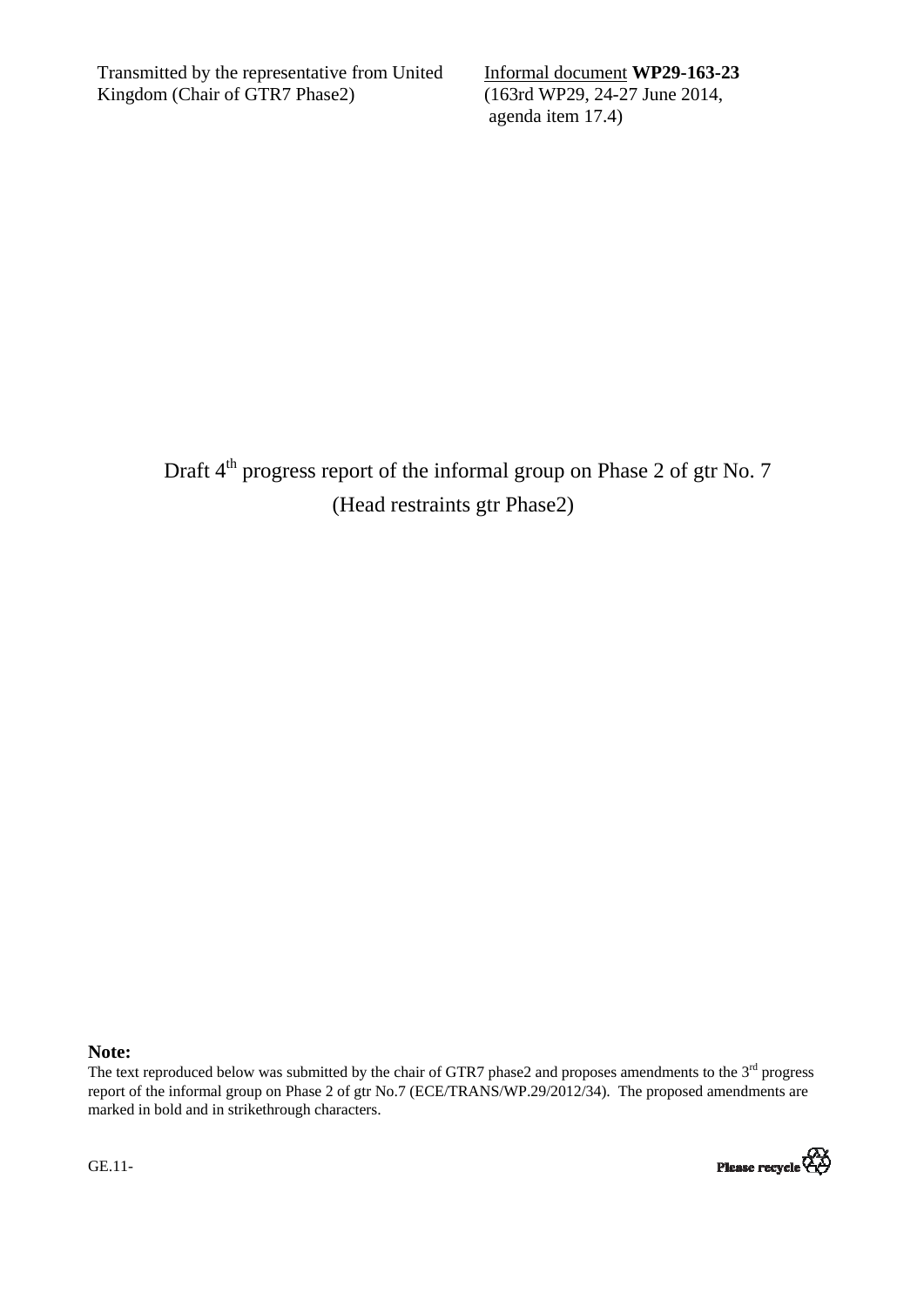## **A. Background**

1. At its 143rd session in November 2007, the World Forum for Harmonization of Vehicle Regulations (WP.29) agreed to provide guidance to the Working Party on Passive Safety (GRSP) for the development of the draft gtr on head restraints (ECE/TRANS/WP.29/1064, para. 81) and that Phase 2 of the gtr should consider, as indicated in informal document No. WP.29-143-23-Rev.1, the following issues:

- (a) The head restraint height of 850 mm;
- (b) The appropriate dynamic test, including the test procedure, injury criteria and the associated corridors for the biofidelic rear impact dummy II (BioRID II).

2. At its twenty-seventh session in June 2009, the Executive Committee of the 1998 Agreement (AC.3) agreed on the two-step approach suggested by the representative of the United Kingdom and of the United States of America. This approach considers whether BioRID II can more effectively address injuries occurring in low speed rear impact crashes and focus on reducing injuries in higher speed rear impact crashes as a second step.

3. At its twenty-eight session in November 2009, Japan submitted to AC.3 a proposal for developing amendments to the gtr, prepared jointly with the United Kingdom and the United States of America, and the revised timetable. AC.3 agreed to develop the amendment to the gtr.

4. The first interim report of this activity was provided to the 152nd session of WP29/AC.3 in November 2010 (ECE/TRANS/WP.29/2010/136). The second interim report was provided to the 154<sup>th</sup> session of WP.29/AC.3 in June 2011 (ECE/TRANS/WP.29/2011/86).

## **B. Status**

5. The Informal working group has met seven times with the last occasion being in Washington DC on 10 June 2011. Participation includes both industry and government representatives from the regions of Asia Pacific, North America and Europe.

6. The Informal working group is addressing the head restraint height issue in two parts:

7. The first part is to review the procedure for measuring the height of the head restraint and in particular to determine the effective height rather than the physical height of the device. A small sub-group, including representatives from the manufacturing sector and coordinated by the Netherlands, has made good progress in establishing a revised procedure which should be ready for detailed discussion at the next Informal working group meeting. The second part is to make recommendations for the height requirement. This will be discussed following agreement on the measurement procedure.

8. Regarding BioRid, significant progress has been made concerning evaluation of repeatability and reproducibility. However, while most evaluations have indicated good performance in these two areas, there are ongoing research activities to address concerns about reproducibility raised by one representative.

9. A round robin programme, using the BioRid specimens that had exhibited variance, was agreed upon at the Washington meeting. The dummies were shipped to the United States where General Motors and the National Highway Traffic Safety Administration (NHTSA) conducted tests. It was intended that the dummies would then be returned to Europe where the round robin would continue**,** and additional test series, funded by the European Commission, would complete the programme. Unfortunately, the dummies were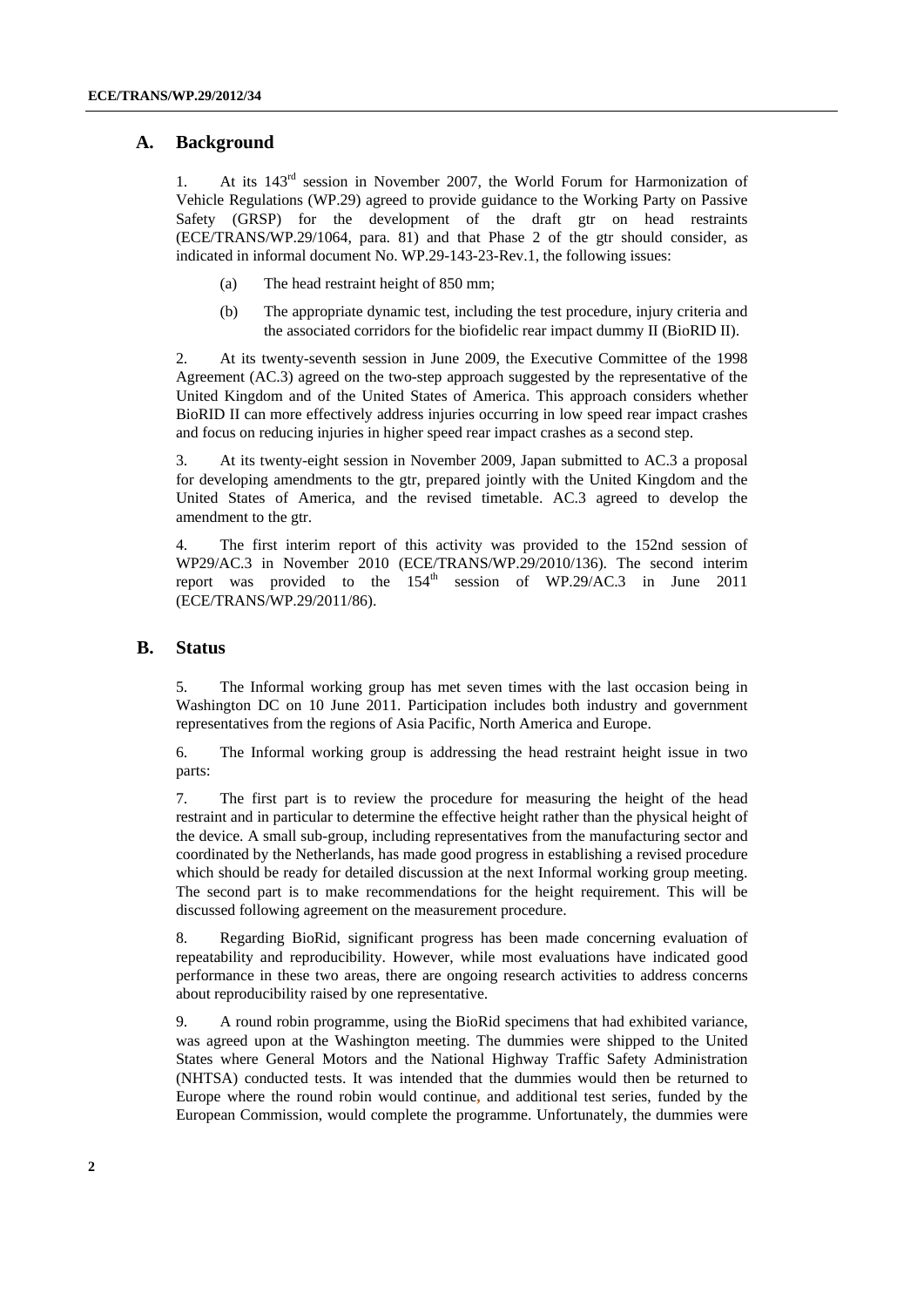recalled to their owners following the US programme and therefore the round robin was not completed. Nevertheless, the European programme is continuing, although with alternative dummies.

10. Injury criteria are being evaluated by NHTSA and by Japan Automobile Research Institute (JARI). The NHTSA work is complete but the Japanese study has been delayed as a result of the tsunami earlier this year. JARI expects to be in a position to provide their analysis for consideration by the informal working group in the first quarter of 2012.

11. The informal working group continues to work toward providing recommendations to GRSP at their 2012 sessions, although the additional testing programme and the unforeseeable delays on development of injury criteria have caused some slippage in the programme. The informal working group will advise WP.29/AC.3 of any impact that these delays may have on the delivery of their recommendations at the 156<sup>th</sup> session in March 2012.

12. The next meeting of the informal working group will be held in London during the week beginning 19 March (immediately after the  $156<sup>th</sup>$  session of WP.29) in conjunction with the informal working groups on WorldSid and Pole Side Impact.

**13. NHTSA reported preliminary PHMS test analysis that the IV-NIC rotation is a potential injury criteria. NHTSA also states the NDCr, NDCx are a possible criteria. Japan reported the progress of FEM study that indicated a good correlation between IV-NIC Rotation, (flexion side) and Neck strain/strain-rate. NHTSA also stated that they needs more PHMS test data and introduced their future test plan with various seat performance conditions.** 

**14. TRL reported the outcome of a Europe Commission project study that evaluated the dummy reproducibility and repeatability by using sled test. The results indicated some specific channels do not provide adequate reproducibility (C.V). The dummy response was sensitive to the change which suggested that certification test and better control of material properties might be needed. The spine bumper, jacket and pelvis fresh will be examined and dummies refurbished.** 

**15. Netherlands introduced a proposal to increase head restraint height.(GRSP-51- 24) The expert from OICA stated that the discussion should focus first on the definition of the measurement method and then on the height thresholds. GRSP agreed to resume discussion at its December 2012 session on the basis of a possible proposal on draft UN GTR No. 7 phase 2 that may be submitted by the informal working group.** 

**16. The representative of the United Kingdom, on behalf of the Chair of the informal working group, reported on the work progress of the group that it had been difficult to deliver the injury criteria; the informal working group would require a 12 month extension of its mandate. AC.3 gave its consent to extend the mandate of the informal working group until December 2013.** 

**17. A proposal for a protocol to manage drawings, calibration and maintenance procedures associated with test tools referenced by UN Regulations and UN Global Technical Regulations in the framework of the 1958 and 1998 Agreements through ECE/TRANS/WP.29/2012/124 and WP.29-158-19. WP.29 adopted ECE/TRANS/WP.29/2012/124 as amended by the informal document.** 

**18. Japan reported the IV-NIC (Rotation/Flex) risk curve proposal. Two IV-NIC risk curves had been derived. One was from Human model FEM simulation base on 20 cases of real world accidents. The second one was made over based on previous NHTSA's PHMS test results by translating AIS to WAD index with a hypothesis. The informal working group will continue discuss this with next meeting and develop**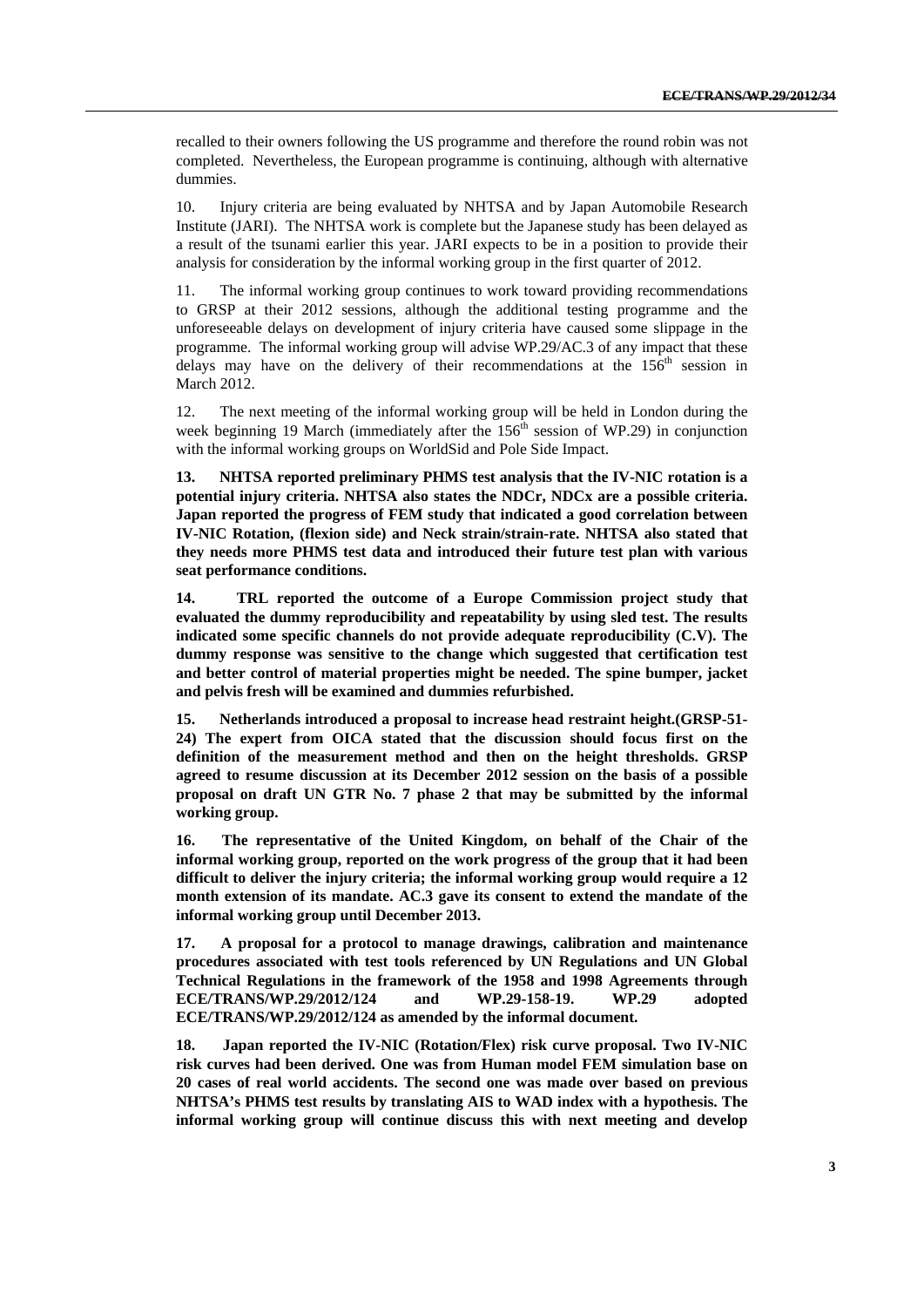**injury criteria with more data(PHMS) and BioRID assessment values with benefit analysis.** 

**19. Humanetics reported the sled test result using the republished dummies. The results indicated better reproducibility with C.V values but still it needs data analysis. TEG chair proposed additional sled test series with Europe Commission project rig seat and PDB hard bucket seat. The test results will be discussed at the next informal meeting (mid-February 2013).** 

**20. NHTSA reported the progress of injury criteria development by PHMS tests. NHTSA stated that Potential** "**global**" **injury criteria as followed:** 

•**USA: IV-NICrot, NDCrot, NDCx, NIC** 

•**Japan: IV-NICrot , NIC, UNFx, UNMy, LNFx, and LNMy** 

**However, BioRID measures should be discussed by collaboration work with further PMHS tests by NHTSA and test data analysis by JARI (Japan).** 

**21. At the work shop that held in middle of March 2013 at BAST, effective head rest height measurement procedure had been examined by using actual vehicle. The work shop finding had reflected to draft text in Annex 1. The workshop also concluded that the backset can be measured without HRMD.** 

**22. Netherlands proposed head restraint height requirements (GRSP-53-xx) and GRSP will resume discussion at them in December 2013 session on the working document by submitted by Netherlands, United Kingdom, North Ireland and Germany.** 

**25. The representative of the United Kingdom, on behalf of the Chair of the IWG on UN GTR No. 7 Phase2, gave a status of IWG progress. AC3 discussed about how to proceed on following objects as followed:** 

- **(i) the measurement of height of head restraint and then**
- **(ii) the dynamic test**

**AC.3 preferred to proceed in a one-step approach, to consider a complete proposal, including a draft Addendum to M.R.1 and agreed to extend the mandate of the IWG until the end of 2015.** 

**26. At the workshop that held in middle July 2013 at BASt, the backset measurement and dummy seating procedure had been examined. The workshop concluded that backset and also BioRID reference point (back of head) can be measured by coordinate measuring apparatus (without HRMD usage). On the other hand, the procedure for installation of BioRID will continue to examine.** 

**27. NHTSA, JARI (Japan) and Chalmers University reported their research progress and discuss on recommended injury criteria.** 

 **NHTSA reported that best PMHS injury predictor is IV-NICrot with 50% chance of AIS 1+ injury and potential BioRID injury criteria as best PMHS injury predictor and Japan reported BioRID tentative injury criteria from WAD risk curve that corresponds to IV-NICrot.** 

**Chalmers University research reported that correlation between real world insurance claims and specified model sled test performance indicates BioRID injury criteria.** 

**The injury criteria will resume to discus with one additional PHMS data and series of sled test by republished dummy which will conduct by VRTC.**